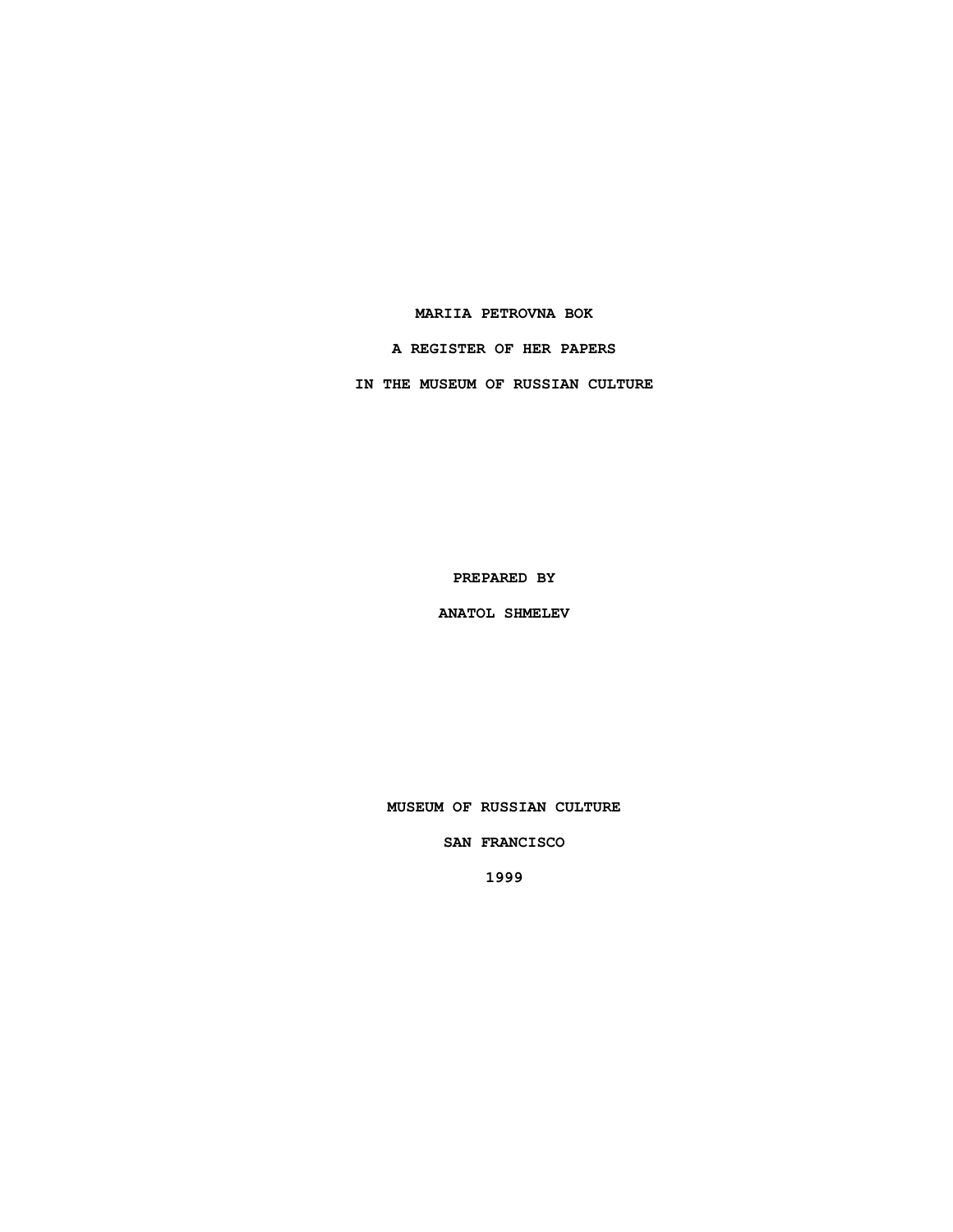## **SCOPE AND CONTENT NOTE**

#### **MARIIA PETROVNA BOK PAPERS**

**This collection consists mainly of newspaper clippings relating to and photographs of M. P. Bok's father, Petr Arkad'evich Stolypin. There is a small amount of correspondence, as well as biographical material relating to Bok's husband, naval officer Boris Ivanovich Bok.**

**Detailed processing and preservation microfilming for these materials were made possible by a generous grant from the National Endowment for the Humanities and by matching funds from the Hoover Institution and Museum of Russian Culture. The grant also provides depositing a microfilm copy in the Hoover Institution Archives. The original materials and copyright to them (with some exceptions) are the property of the Museum of Russian Culture, San Francisco. A transfer table indicating corresponding box and reel numbers is appended to this register.**

**The Hoover Institution assumes all responsibility for notifying users that they must comply with the copyright law of the United States (Title 17 United States Code) and Hoover Rules for the Use and Reproduction of Archival Materials.**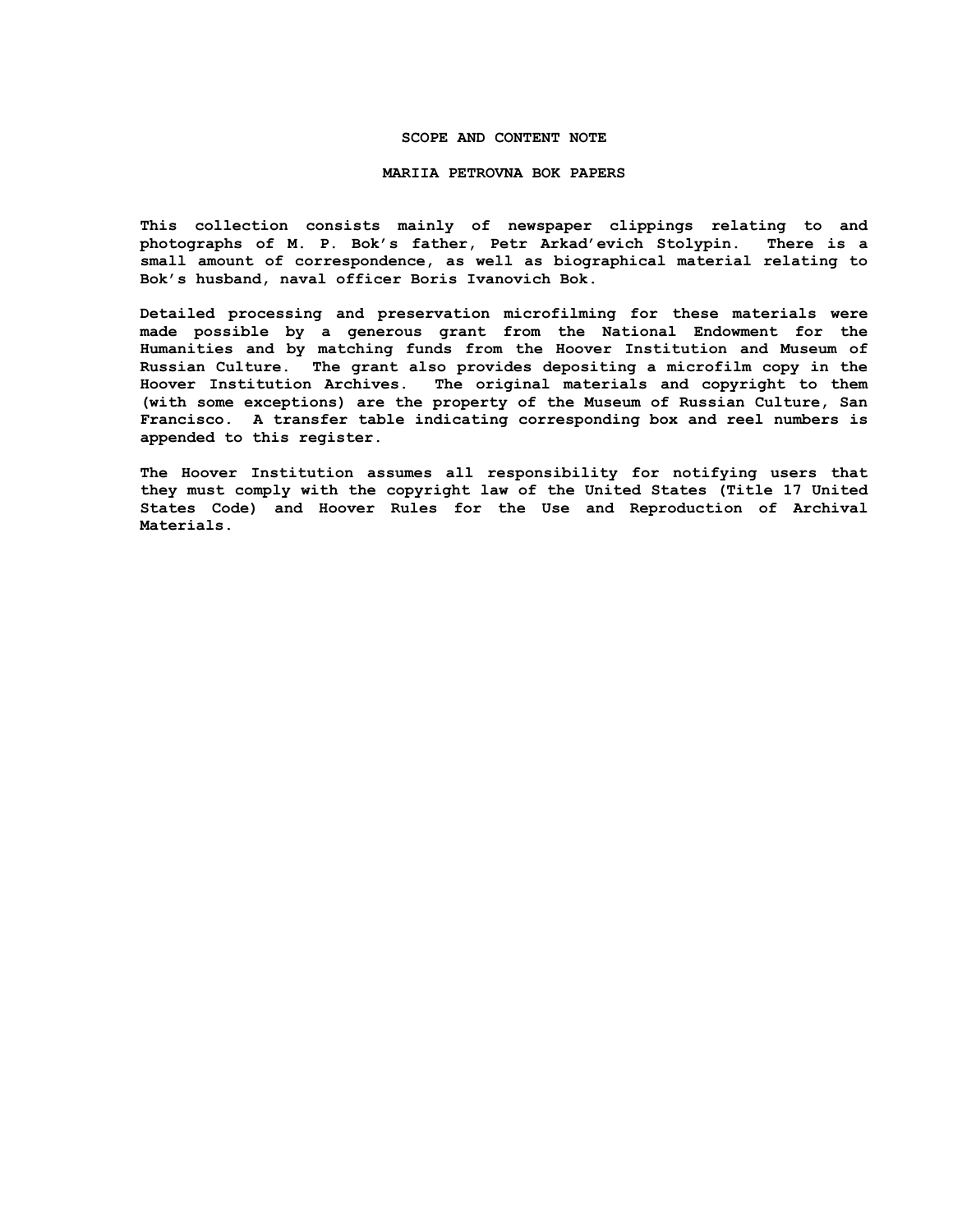## **REGISTER**

# **MARIIA PETROVNA BOK PAPERS**

# **SERIES DESCRIPTION:**

| Box Nos        | Series                                                                                                                                |
|----------------|---------------------------------------------------------------------------------------------------------------------------------------|
| 1              | CORRESPONDENCE, 1953-1966. Letters to M. P. Bok and B. I.<br>Bok arranged alphabetically by correspondent                             |
| $\mathbf{1}$   | WRITINGS, 1935-1948. Two versions of M. P. Bok's memoirs,<br>serialized in the Russian émigré press, arranged<br>chronologically      |
| $1 - 2$        | STOLYPIN FILE, 1896-1970. Materials relating to P. A.<br>Stolypin, arranged alphabetically by physical form                           |
| $\overline{2}$ | OVERSIZE FILE, 1950-1951. Addresses, clippings, and<br>correspondence congratulating B. I. Bok on his 50 years of<br>military service |